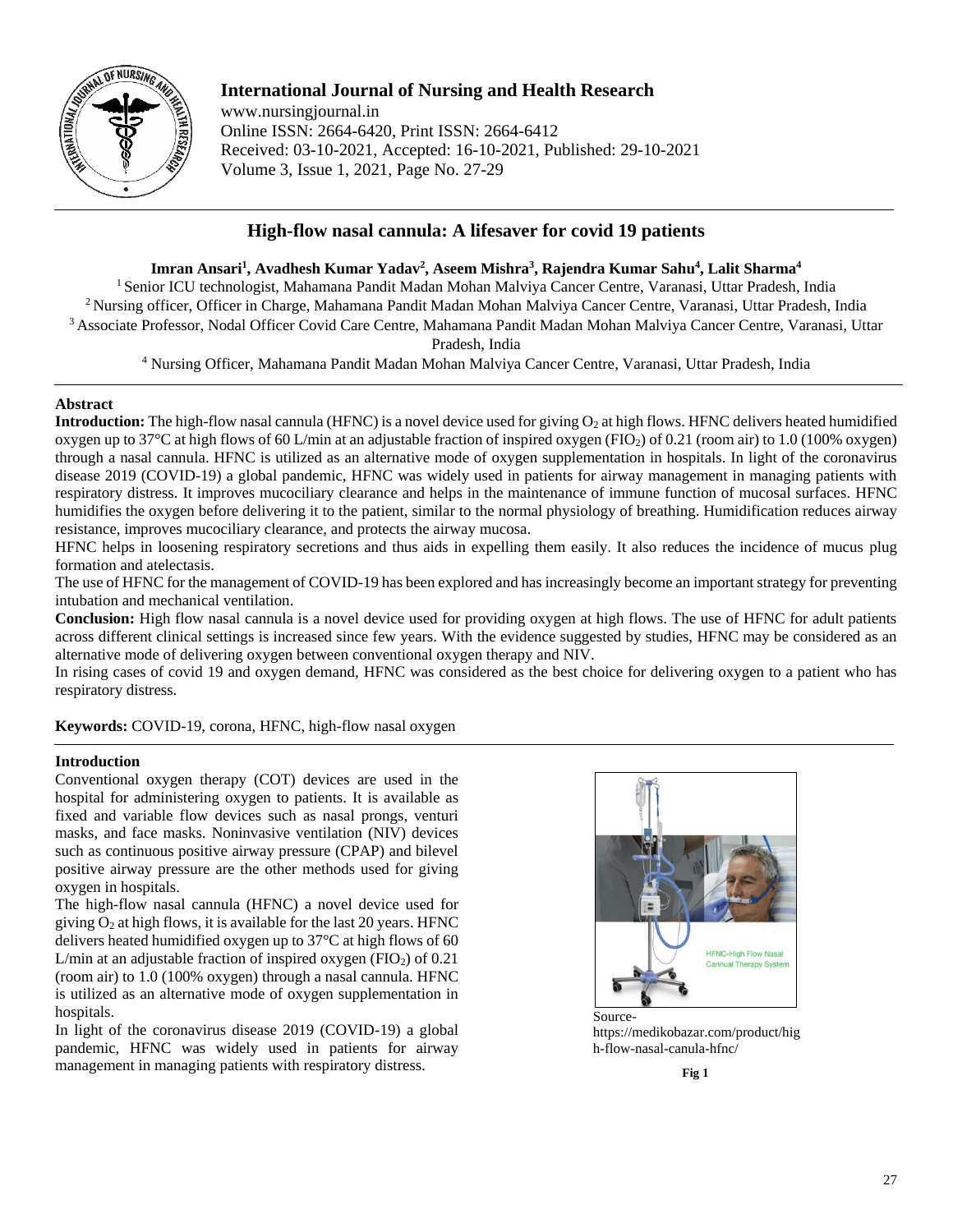#### **Advantages of High-Flow Nasal Cannula**

It improves mucociliary clearance and helps in the maintenance of immune function of mucosal surfaces. HFNC humidifies the oxygen before delivering it to the patient, similar to the normal physiology of breathing. Humidification reduces airway resistance, improves mucociliary clearance, and protects the airway mucosa. HFNC helps in loosening respiratory secretions and thus aids in expelling them easily. It also reduces the incidence of mucus plug formation and atelectasis. It also reduces the inflammation of the airways, therefore protecting the integrity of the airway mucosa. Many times oxygen demand of patients in respiratory distress significantly increases. It is possible to deliver oxygen up to 60 l/min by the use of HFNC devices. Higher flows allow better fulfilment of oxygen demand to the patient and achieve delivery of a more accurate FiO<sup>2</sup> by reducing the entrainment of room air Anatomical dead space which is not involved in oxygen exchange is washed out by the constant high flow of oxygen via HFNC. Rebreathing of expired carbon dioxide can be reduced by it. HFNC also reduces the metabolism needed to warm and humidify inspired oxygen by the patients. It also improves thoracoabdominal synchrony-Together, these factors contribute to reduced work of breathing. Studies support that HFNC is better tolerated by patients because it is applied only to the nostrils hence patients can eat and speak normally. Nursing care such as oral suctioning and serving medication is possible without interrupting the process of oxygenation.

#### **The disadvantage of High-Flow Nasal Cannula**

It delays intubation when clinically indicated, This is the most significant criticism of HFNC. Another issue with HFNC is the financial burden, the cost of HFNC is more than Conventional Oxygen Therapy devices and that's way, less accessible in resource-poor countries.

#### **HFNC Nasal Cannula and COVID-19**

Coronavirus disease (COVID-19) is an communicable disease caused by the SARS-CoV-2 virus. The first covid case (COVID-19) was found in Wuhan City, Hubei Province, China, and has emerged as a global outbreak and significant public health issue by the world health organization. Globally, on 21 October 2021, 24,14,11,380 have been affected by COVID-19 infection, and 49,12,112 people died due to covid 19. In India, on 21 October 2021, 3,41,26,707 people were affected by SARS-COV-2 and 4,52,844 people died due to SARS-COV-2 infection. The disease from the infection is termed COVID-19. Patients with COVID-19 often present with acute respiratory symptoms of variable severity. Some patients may be completely asymptomatic or have symptoms of minor upper respiratory tract infection, others may develop viral pneumonia requiring oxygen supplementation. A proportion of patients may even progress to acute respiratory distress syndrome requiring ICU admission and trial of NIV, HFNC, or mechanical ventilation. As COVID-19 mainly affects the respiratory system, oxygenation and ventilation strategies have become a topic of interest. The use of HFNC for the management of COVID-19 has been explored and has increasingly become an important strategy for preventing intubation and mechanical ventilation. The primary mode of viral transmission is via respiratory droplets; hence there is significant concern over using HFNC due to its potential for aerosol generation. Other AGPs(aerosol-generating procedure) like intubation, NIV, and bag-mask ventilation has been reported to increase the risk of transmission, whereas HFNC did not. An earlier study also showed that air dispersion is limited if the nasal cannula fits well. It has conducted a bioaerosolisation study and concluded that the risk of generation and dispersion of aerosols is similar between HFNC and standard face masks. Another study suggested that HFNC use should be treated as an AGP requiring airborne precautions. Another criticism for its use in patients with COVID-19 is its inability to address the progression of the disease process and may delay intubation There have been case reports highlighting the success of HFNC therapy in preventing intubation. In fact, the Surviving Sepsis Campaign guidelines for COVID-19 have

recommended HFNC over NIV for acute hypoxaemic respiratory failure after a failed trial of COT, However, the World Health Organisation interim guidelines acknowledge the lacking of evidence-based guidelines for HFNC and its potential for aerosolization. It is therefore advised that healthcare workers take precautions against airborne particles during HFNC use, which can be logistically challenging in a climate of constrained healthcare resources. Standard personal protective equipment (PPE) used by healthcare workers in the clinical setting cuts down the risk of aerosol spread.

#### **Nursing and monitoring**

- Nurses should Continous monitor patients' respiratory status, SPO2, heart rate, Haemodhyamnic Parameters.
- Nurses should ensure the proper disposal of the waste generated by the procedure as per Covid 19 protocol.
- Assess the nutritional status of the patient and provide supplementation as per need.
- Patients positions should be changed frequently to reduce the risk of bedsore.
- $\blacksquare$  Oral and nasal care must be performed every  $4<sup>th</sup>$  hour.
- Nurses should Suction the airway as required and ensure nasal prongs is in the correct positions.
- Within 2 hours of use, it should be possible to reduce the FiO2 (where required) and signs of clinical stabilization should be seen. FiO2 required to maintain SpO2 in the target range should decrease to <40%. If there is a rapid deterioration of oxygen saturation or marked increased work of breathing.
- A chest x-ray should be done to exclude a pneumothorax.
- Always covid-19 protocol should be kept in mind while doing any procedure.

#### **Conclusion**

High flow nasal cannula is a novel device used for providing oxygen at high flows. The use of HFNC for adult patients across different clinical settings is increased since few years. With the evidence suggested by studies, HFNC may be considered as an alternative mode of delivering oxygen between conventional oxygen therapy and NIV. In rising cases of covid 19 and oxygen demand, HFNC was considered as the best choice for delivering oxygen to a patient who has respiratory distress.

#### **References**

- 1. Lai CC STKWTHHP. Severe acute respiratory syndrome coronavirus 2 (SARS-CoV-2) and coronavirus disease-2019 (COVID-19): The epidemic and the challenges. International Journal of Antimicrobial Agents,2020:17:55(3).
- 2. World Health Organization. WHO Coronavirus (COVID-19) Dashboard. [Online]. [cited 2021 October 21. Available from: https://covid19.who.int/.
- 3. COVID19INDIA. [Online]. [cited,2021. Available from: https://www.covid19india.org/.
- 4. Liew W, aSP. High-flow nasal cannula: A narrative review of current uses and evidence. Airway,2020:3(2):66-75.
- 5. Tran K CKSMPSCCJ. Aerosol generating procedures and risk of transmission of acute respiratory infections to healthcare workers: A systematic review. PLoS One, 2012, e35797.
- 6. Li J FJES. High-flow nasal cannula for COVID-19 patients: Low risk of bio-aerosol dispersion. Eur Respir J. 2020;(55).
- 7. Loh NW TYTJGBTASJea. The impact of high-flow nasal cannula (HFNC) on coughing distance: Implications on its use during the novel coronavirus disease outbreak. Can J Anaesth,2020:67:893-4.
- 8. Sharma SS, SDK, YAK SJ KS, JDK, PP. Disposable customized aerosol containment chamber for oral cancer biopsy: A novel technique during COVID-19 pandemic. Journal of surgical oncology,2020:122(2):120-121.
- 9. The Royal Children's Hospital Melbourne. [Online], 2021. Available from: https://www.rch.org.au/rchcpg/hospital\_ clinical\_